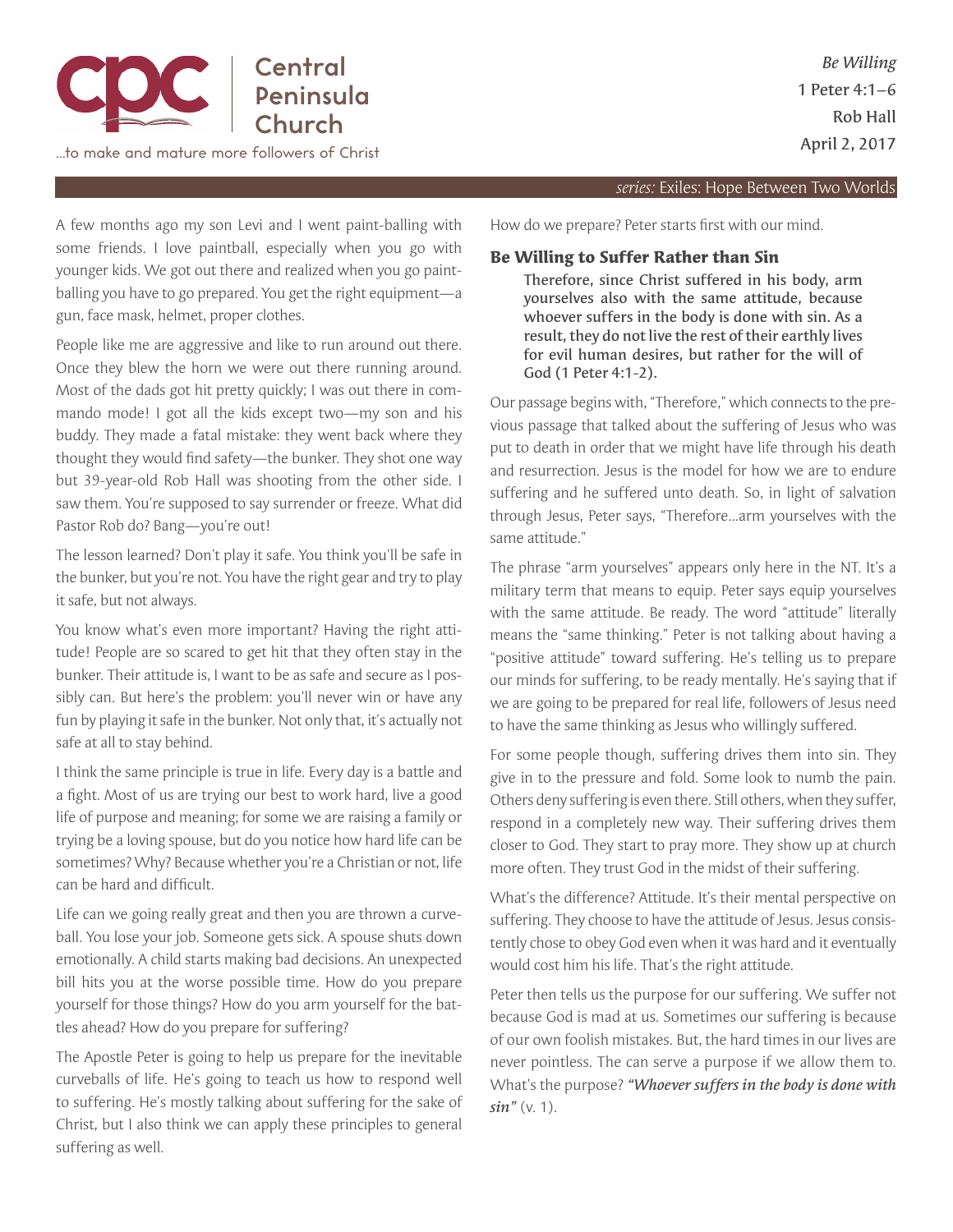What's Peter saying here? He's not talking about becoming sinlessly perfect. That's impossible. Peter means this: if you trust God enough to suffer for doing what is right, then you've made a decisive break with sin. In other words, those who willingly choose suffering have chosen suffering over sinning.

When you came to Christ, when you placed your faith in him, sin was ultimately put to death. You were "justifed," just as if you never sinned. You are positionally made righteous. So when God looks at you, he sees Jesus's life, not yours. But, you and I still struggle with sin. So the lifetime work of sanctifcation begins. That is God's continual work in you, the process of making you more like Jesus Christ.

Here's another thing—as you endure suffering, somehow temptation loses its power in your life. Suffering helps you see just how much power you have in Christ. You think, "Man, if Jesus can get me through this, nothing is too hard for him!" That's why in verse 2 he says, *"As a result, they do not live the rest of their earthly lives for evil human desires, but rather for the will of God."*

The moment you come to Jesus, he begins to transform your desires. Those who suffer with the attitude of Christ live in a completely new way. Instead of living for themselves, they now live for the will of God. Instead of praying "My will be done" they pray "Thy will be done." Preparing for suffering starts frst with a willingness to suffer rather than sin, it starts frst with our mind and with a right attitude.

Secondly, we prepare for suffering by knowing that it will also come from the outside.

## **Be Willing to Suffer Abuse from Unbelievers**

For you have spent enough time in the past doing what pagans choose to do—living in debauchery, lust, drunkenness, orgies, carousing and detestable idolatry. They are surprised that you do not join them in their reckless, wild living, and they heap abuse on you (verses 3-4).

The Apostle Peter was writing this letter to the church living within the Greco Roman world. They really didn't care that Christians wanted to worship Jesus. It was a polytheistic culture. Everyone worshipped someone or something. One of the reasons why the early church suffered and were persecuted was because they worshipped Jesus exclusively. It was very offensive back then (and today) to say that Jesus is the only way to heaven and to label other religions as idolatrous.

What was also offensive was that these Christians didn't fit into Roman culture with their lifestyle. Unbelievers of the Roman world looked at the lifestyle of Christians and thought they were a ridiculous group of prudes. They didn't go to the Roman theatre to watch the risqué shows. They didn't attend the chariot races or gladiator fghts. They didn't have sex outside of marriage, they didn't get drunk or have orgies, they didn't lie, cheat or steal. What kind of life is that?!

Peter says, *"For you have spent enough time in the past doing*  what pagans choose to do..." He's saying, you've done enough sinning for a lifetime! For many of us, we've been there. We know frst-hand what it is like to live like the rest of the world. Let's be honest, it wasn't all that bad either! Sin is fun. But, the fun never lasts, does it? You wake up the next day feeling empty, lonely, and lost. You wonder, is this all there is to life? For some of people, you might be thinking, "Hmmm, I'm not sure I've sinned enough!" I hear that from people from time to time, "You know Rob, I know I need to get right with God, but I'm just not ready to give up having fun yet." Peter would say, you've had enough. The time you've spent sinning is plenty. Make the break; choose the will of God. And suffer for it if you must.

And what happens when you make that break is some of your old friends are now surprised that you don't join them in it any longer. They say things like: "What's up miss goody two shoes?" "Oh, you're better than us now?" "You can't change!" "Just come out one more time!" "We know who you really are! It's all good with us."

These new Christians were hearing the same things. Peter says they "heap abuse on you." The phrase literally means "blaspheme." This blasphemy was directed against Christians, not God. They disrespect, malign, slander, and defame you all because of your commitment to Jesus.

This is all normal because you're an exile. You don't ft in any longer. You have a different value system and way of thinking. But it's offensive to some people. As a new Christian, I learned real quick that if I was going to get off to a good start in following Jesus, I had to make some serious adjustments in my life. I had a girlfriend and we were not honoring God in our relationship so I broke up with her and she made fun of my new faith in God. I also had to start fnding some new friends. I grew up with a great group of guys from childhood, but we all loved to party. I was too weak and gave into temptation when I was around them. So, I started hanging around more Christian kids. It was hard. But, after I grew in my faith, I was able to re-engage some of my old friendships.

But, let's be honest, what I had to deal with, and what many of you deal with isn't really a big deal. Think about a young muslim woman coming to faith in Jesus Christ in Yemen, Iraq, Sudan, or Syria. At best she's completely rejected from her family and from her community. At worst, she's in danger for her life.

According to The Pew Research Center, over 75% of the world's population lives in areas with severe religious restrictions, and many of these people are Christians. According to the United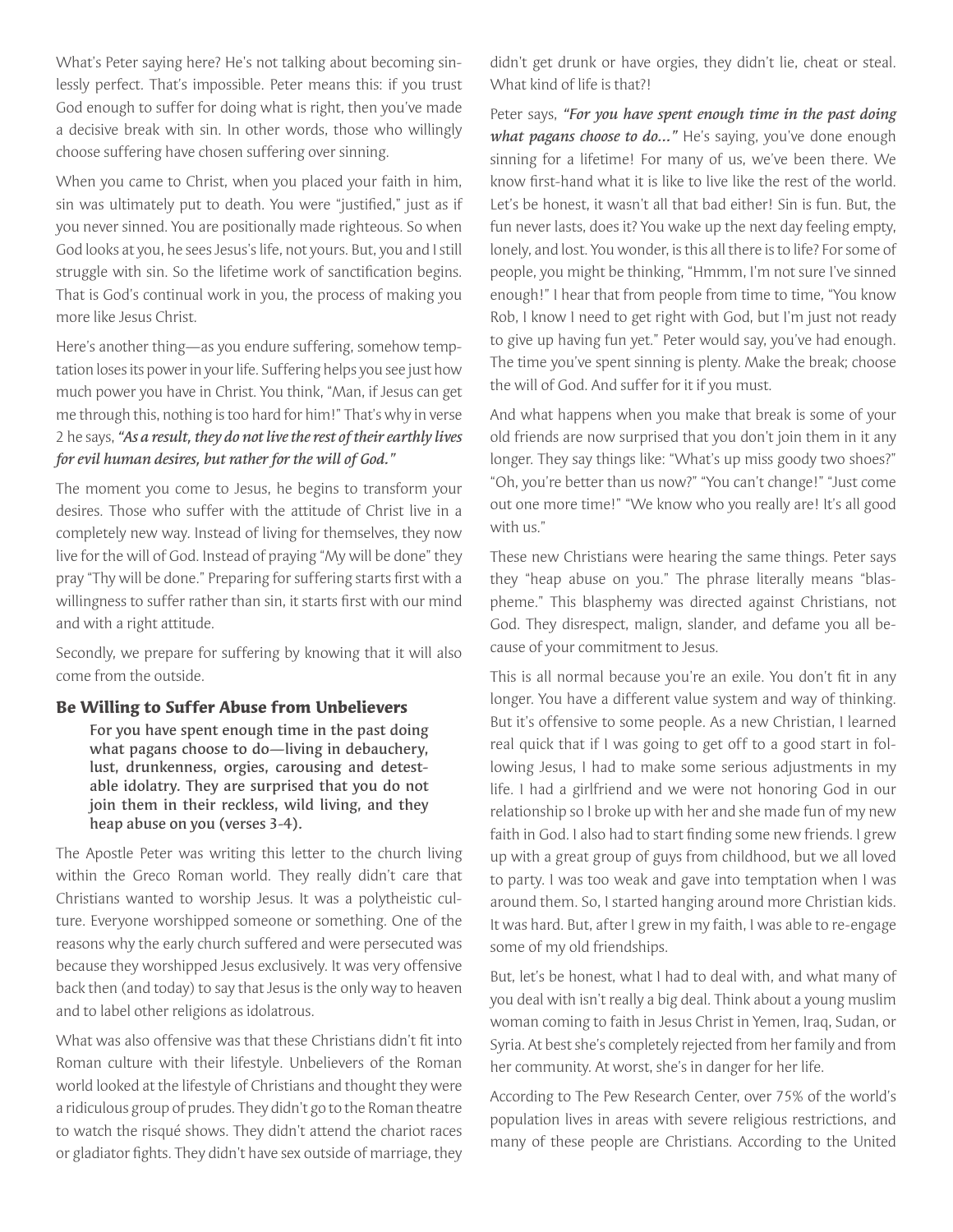States Department of State, Christians in more than 60 countries face persecution from their governments or surrounding neighbors simply because of their belief in Jesus Christ. Each month around the world:

- 322 Christians die for their faith.
- 214 churches and Christian properties are destroyed.
- 772 forms of violence are committed against Christians.

Those are sobering statistics that put into perspective our suffering here in America. Most of the world would love to have my problems. How do we prepare for that kind of suffering? Be willing to suffer rather than sin, and be willing to suffer abuse from unbelievers.

## **Willingly Live in Light of God's Judgment**

But they will have to give account to him who is ready to judge the living and the dead. For this is the reason the gospel was preached even to those who are now dead, so that they might be judged according to human standards in regard to the body, but live according to God in regard to the spirit (verses 5-6).

Yet again, what Peter says here would anger first-century Greco-Roman people who didn't believe in a universal claim to truth. But, Peter teaches here that no one escapes God's judgment.

Peter is trying to encourage Christians and warn non-Christians. To Christians he's saying, don't be discouraged, those folks who heap abuse on you will have to give account to God! To those Christians who died, they will give an account in accordance with their faith in Jesus. You will be judged based on Jesus' life, not your own!

To non-Christians he's saying, you too will give an account for the abuse they dish out on Christians. And you'll have to give an account of how you lived your life. Those who reject the gospel of Jesus Christ and mock Christians for what they believe and how they live will have to answer to God.

Verse 6 is a little confusing. Who are the dead? And in what way is the gospel preached to the dead? I believe, and so do most scholars, that Peter is referring to Christians who heard and responded to the gospel while alive but now are physically dead. He is not saying there is a second chance of salvation for those who have died. If that were the case then why would Peter urge people to suffer in this life for the sake of the gospel if he believed that they would get a second chance in the afterlife?

Again, Peter is answering the question: How do we prepare for suffering? He says fnally, live in light of God's judgment day. That means all your suffering is temporary. It may feel long, but in light of eternity, it's really short. When you are suffering, remember, God is coming again. God is the ultimate Judge. So if your suffering is unjust, He will make it right. God will have the final word.

Frederick Buechner wrote: "The New Testament proclaims that at some unforeseeable time in the future, God will ring down the fnal curtain on history, and there will come a Day on which all our days and all the judgments upon us and all our judgments upon each other will themselves be judged. The judge will be Christ. In other words, the one who judges us most fnally will be the one who loves us most fully."

How do we prepare for suffering? Be willing to suffer rather than sin. Be willing to suffer abuse from unbelievers. Willingly live in light of God's judgment. Let me take a moment to apply this to three groups who may be here this morning:

Not-yet Christians: You will have to give an account for what you did with what God gave you. God has provided one way for you to escape condemnation, and that is through Jesus Christ. Our sin separated us from a holy God, but God himself sent his only Son to die for our sin. After three days he rose from the dead and offers us not only forgiveness but eternal life. Come to Jesus today.

New Christian: You're just getting started on this journey. I want to talk to you about expectations. Don't underestimate the degree of diffculty. You will suffer, sometimes from people in your past, sometimes for no reason at all. You will be tempted to give up and turn back. Stay the course. It will be hard but it will be worth it.

Mature Christians: Don't forget you're still not done with your journey. You haven't crossed the finish line. So press on! The best thing you can do is pour yourself into someone who is just getting started. Let's set the example for others in how we respond to suffering.

When you and I seek to live like Jesus, you will suffer. So, arm yourself with the right attitude. Be willing to suffer.

*This manuscript represents the bulk of what was preached at CPC. For further detail, please refer to the audio recording of this sermon.*